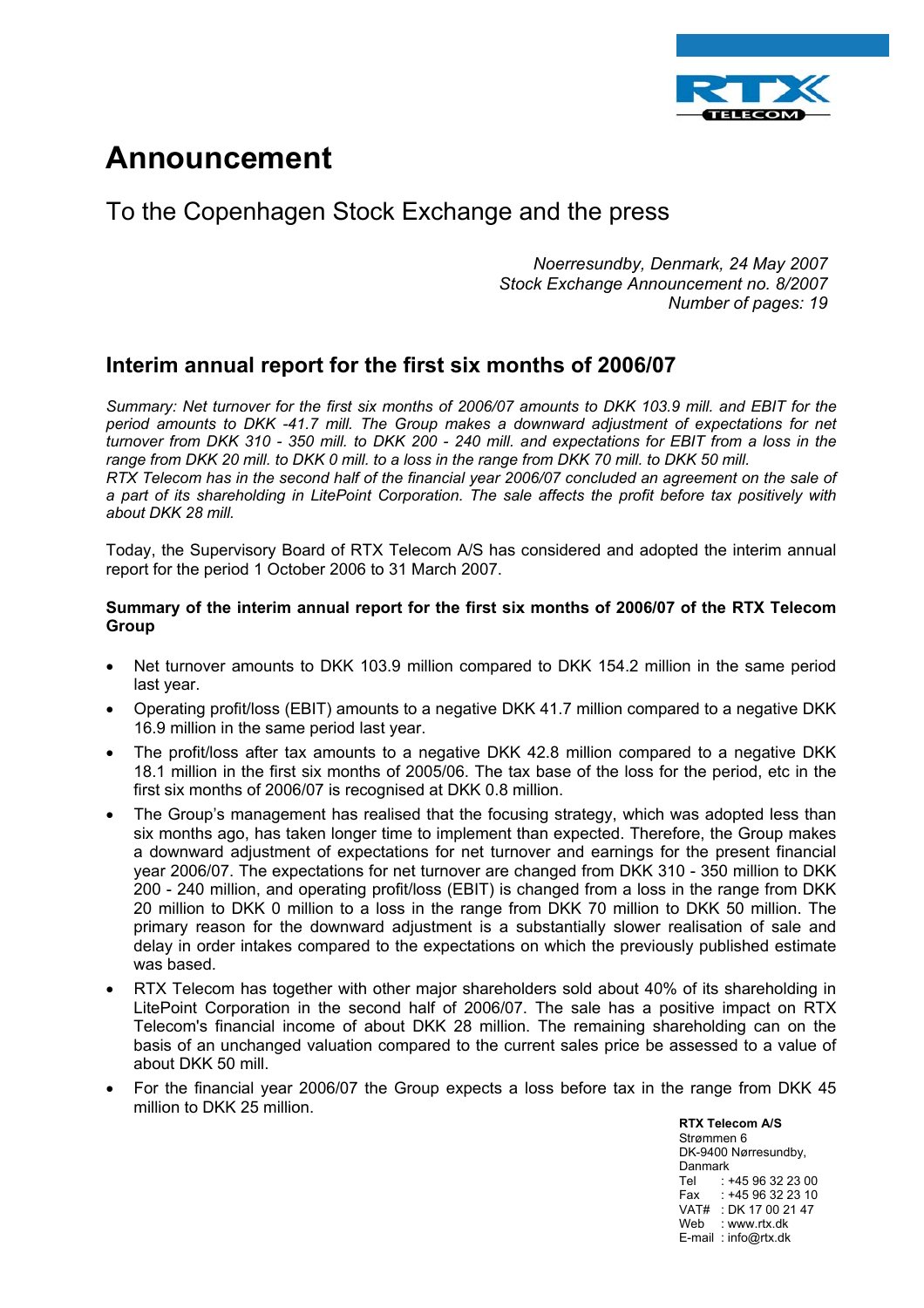

The Group has launched new products during the past six months, but a significantly slower realisation of sales and turnover from new ODM contracts as well as delayed order intake of certain own-developed products have contributed to a decrease in the sale of own products, etc compared to the same period last year. When disregarding the Skype-based DUALphone 3088, the sale of own-developed products and ODM products has not been up to expectations over the past six months of 2006/07.

As the roll-out of the DECT Wireless Local Loop (WLL) infrastructure system in Romania has been subject to delays, the Group has not delivered products to Atlas Telecom Romania to any significant extent over the past six months. Due to the delay in extension of the WLL system in Romania, the Group expects that new significant quantities of equipment will not be delivered until the coming financial year 2007/08 at the earliest.

At the beginning of the financial year 2006/07, the RTX Telecom Group was expected to show a sales increase again in the course of the financial year 2006/07. This expectation has not been fulfilled in the first six months of 2006/07, and the Group's Management had to realise that the development in activities and operations over the past six months of the financial year 2006/07 has been unsatisfactory. The Group's operations have been characterised by continued high development costs and delay in sales income, among other things, compared to expectations and plans.

For the past six months, the Group's sales and marketing activities have been developed with focus on four main business areas. The aim of the forward-looking changes to sales and marketing activities has been to create a strong and coordinated platform for the Group's international strategy, which will become increasingly important to the Group in a globalised market. The changes made to the sales and marketing organisation have been very resource-demanding, and despite the high priority given to the sales efforts towards potential ODM customers, the expected significant ODM delivery contracts cannot be shipped until the coming financial year 2007/08 due to the customers' decision time, the development time of the products and the delivery time of components.

The Group's management has realised that the focusing strategy, which was adopted less than six months ago, has taken longer time to implement than expected. In continuation of the focus strategy, strategic initiatives will be launched continuously to adapt RTX Telecom to the highly competitive market to which the Group sells its products and services.

#### **Press and analyst meeting**

A press and analyst meeting will be held on 25 May 2007 at 9 am at FIH A/S, Langelinie Allé 43, 2100 Copenhagen Ø, Denmark. At the meeting the Company's Management will comment on the Group's interim annual report for the first six months of 2006/07 and the expectations for the rest of the current financial year.

Yours sincerely,

Poul Lind Tage Rasmussen Chairman of the Board CEO

*Questions and further information: CEO Tage Rasmussen, tel. +45 96 32 23 00*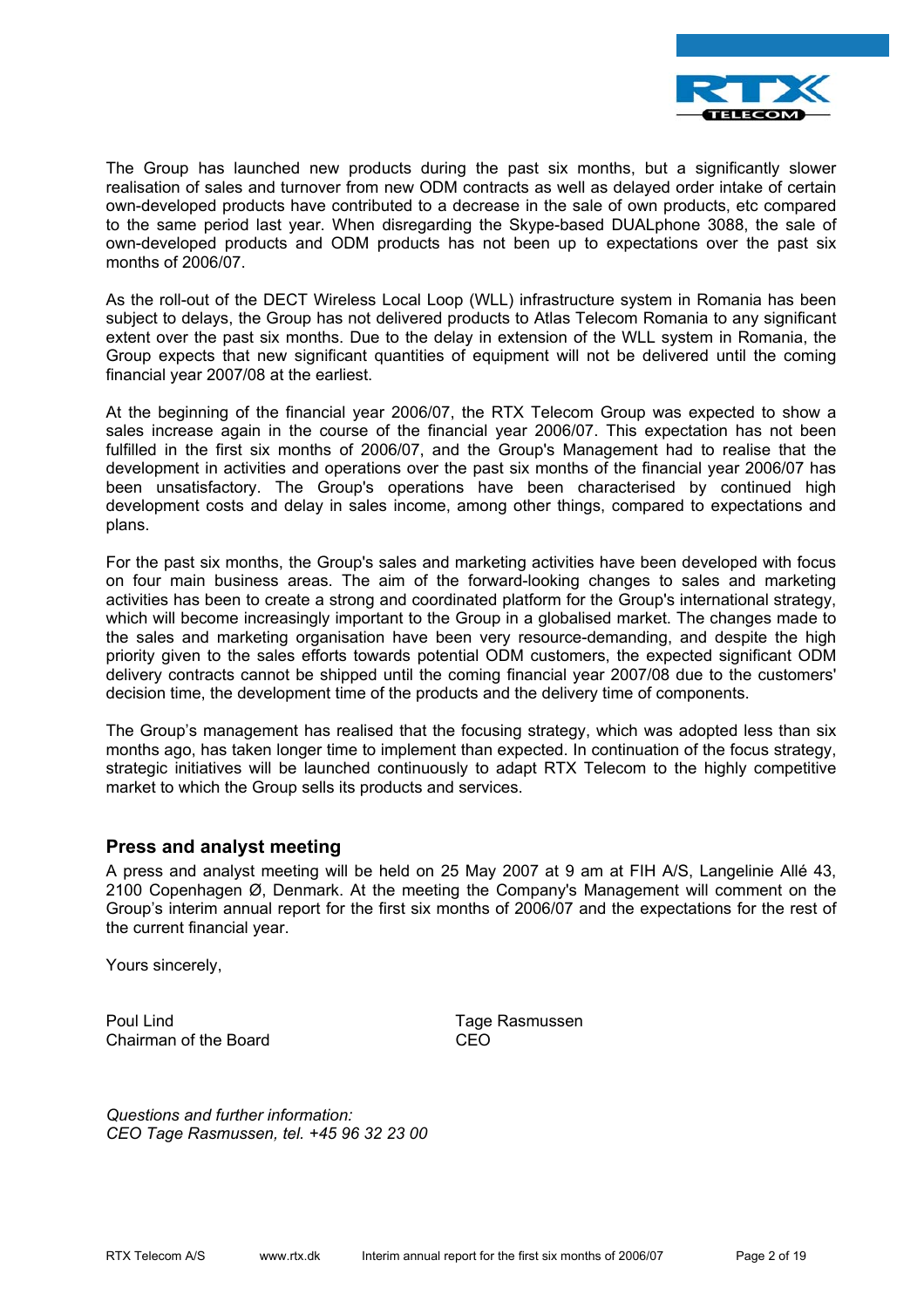

### **Enclosures**

- Financial highlights and key ratios of the Group
- Comments on the development during the first six months of 2006/07
- Profit and loss account
- Balance sheet
- Equity statement
- Cash flow statement
- Net turnover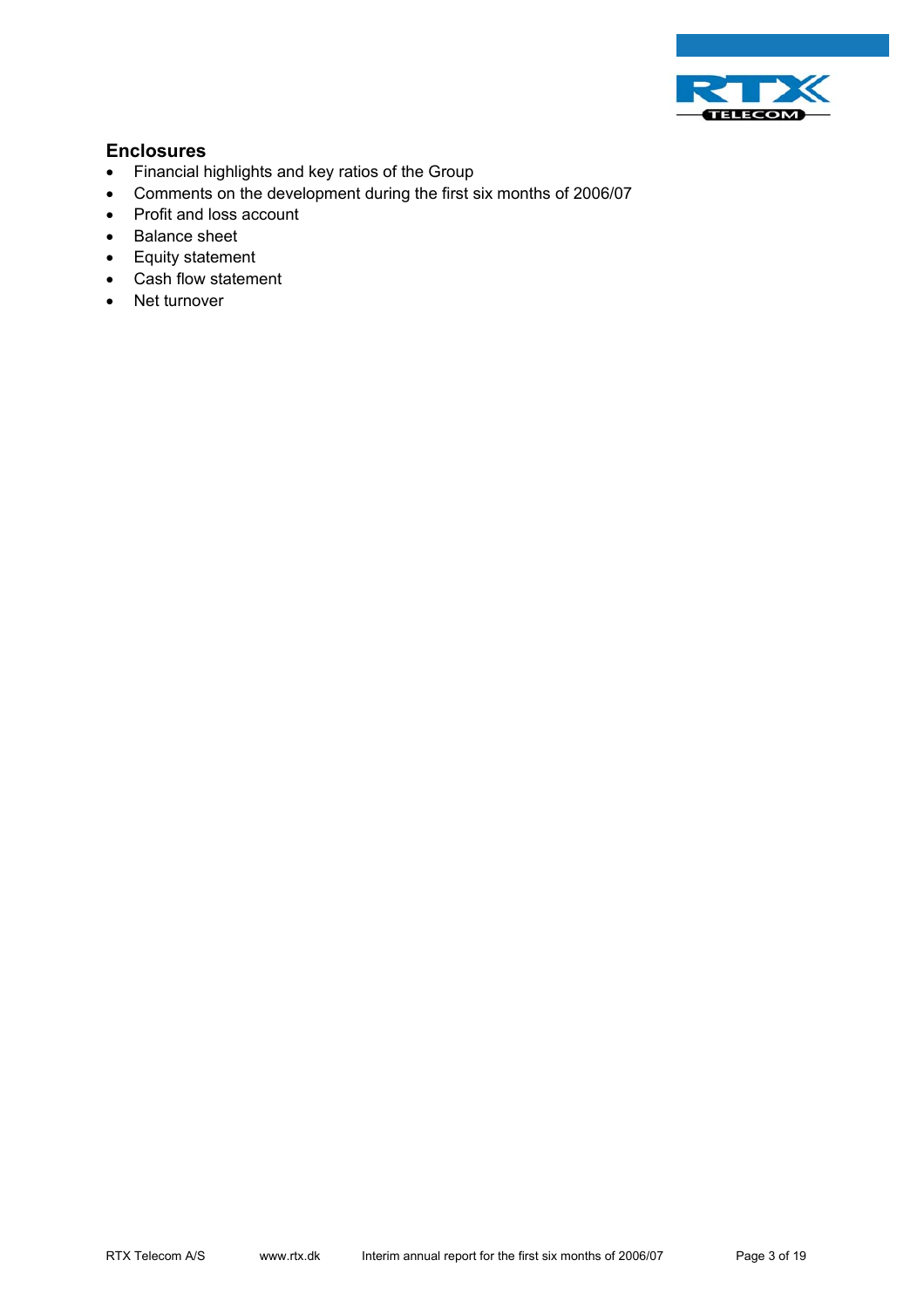

# **Financial highlights and key ratios of the Group (not audited)**

| <b>Amounts in DKK (million)</b>                             | <b>First six</b><br>months<br>2006/07 | <b>First six</b><br>months<br>2005/06 | Change<br>in $%$ | All year<br>2005/06 |
|-------------------------------------------------------------|---------------------------------------|---------------------------------------|------------------|---------------------|
| <b>Profit and loss account items</b>                        |                                       |                                       |                  |                     |
| Net turnover                                                | 103.9                                 | 154.2                                 | $-33%$           | 285.1               |
| Gross profit                                                | 52.2                                  | 90.2                                  | $-42%$           | 152.3               |
| Operating profit/loss (EBIT)                                | $-41.7$                               | $-16.9$                               | $-147%$          | $-63.0$             |
| Net financials                                              | $-1.9$                                | $-1.2$                                | $-60%$           | $-1.5$              |
| Profit/loss before tax                                      | $-43.6$                               | $-18.1$                               | $-141%$          | $-64.5$             |
| Profit/loss after tax                                       | $-42.8$                               | $-18.1$                               | $-137%$          | $-64.7$             |
|                                                             |                                       |                                       |                  |                     |
| <b>Balance sheet items</b>                                  |                                       |                                       |                  |                     |
| Cash and current asset investments                          | 80.3                                  | 160.0                                 | $-50%$           | 106.9               |
| Total assets                                                | 364.3                                 | 474.9                                 | $-23%$           | 408.9               |
| Equity                                                      | 260.7                                 | 350.9                                 | $-26%$           | 304.6               |
| Liabilities                                                 | 103.6                                 | 124.0                                 | $-16%$           | 104.3               |
| Other key figures                                           |                                       |                                       |                  |                     |
| Development costs                                           | 19.0                                  | 22.5                                  | $-15%$           | 46.3                |
| Depreciation, amortisation and impairment                   | 6.1                                   | 9.1                                   | $-33%$           | 14.7                |
| Cash flows from operations                                  | $-24.5$                               | $-9.4$                                | $-162%$          | $-46.2$             |
| Cash flows from investments                                 | 16.4                                  | 1.0                                   | 1.541%           | 33.8                |
| Investments in tangible assets                              | 0.2                                   | 2.7                                   | $-93%$           | 12.3                |
| Increase/decrease in cash and cash equivalents              | $-10.6$                               | $-6.7$                                | $-57%$           | $-11.7$             |
| <b>Key ratios</b>                                           |                                       |                                       |                  |                     |
| Growth in net turnover (percentage)                         | $-32.6$                               | 23.2                                  |                  | $-10.1$             |
| Profit margin (percentage)                                  | $-40.1$                               | $-11.0$                               |                  | $-22.1$             |
| Equity ratio (percentage)                                   | 71.5                                  | 73.9                                  |                  | 74.5                |
|                                                             |                                       |                                       |                  |                     |
| <b>Employment</b><br>Average number of full-time employees  | 246                                   | 265                                   | $-7%$            | 276                 |
| Net turnover per employee <sup>2)</sup> (DKK '000)          | 422                                   | 582                                   | $-27%$           | 1.033               |
| Operating profit/loss per employee <sup>2)</sup> (DKK '000) | $-170$                                | $-64$                                 | $-166%$          | $-228$              |
|                                                             |                                       |                                       |                  |                     |
| <b>Shares</b>                                               |                                       |                                       |                  |                     |
| Average number of shares $1$ ('000)                         | 9.289                                 | 9.291                                 | 0%               | 9.300               |
| Average number of diluted shares <sup>2</sup> ('000)        | 9.299                                 | 9.351                                 | $-1%$            | 9.364               |
| Share data, DKK per share at DKK 5                          |                                       |                                       |                  |                     |
| Profit/loss for the period (EPS) $^{2}$ )                   | $-4.6$                                | $-1.9$                                | $-142%$          | $-7.0$              |
| Cash flows from operations <sup>2)</sup>                    | $-2.6$                                | $-1.0$                                | $-160%$          | $-4.9$              |
| Equity value                                                | 28                                    | 38                                    | $-26%$           | 32.7                |
| Listed price                                                | 65.5                                  | 112.0                                 | $-41%$           | 73.0                |

Note: The Group's financial year runs from 1 October to 30 September.

The interim annual report has been presented according to the provisions on recognition and measurement in the International Financial Reporting Standards. The<br>interim annual report has been presented applying the accounti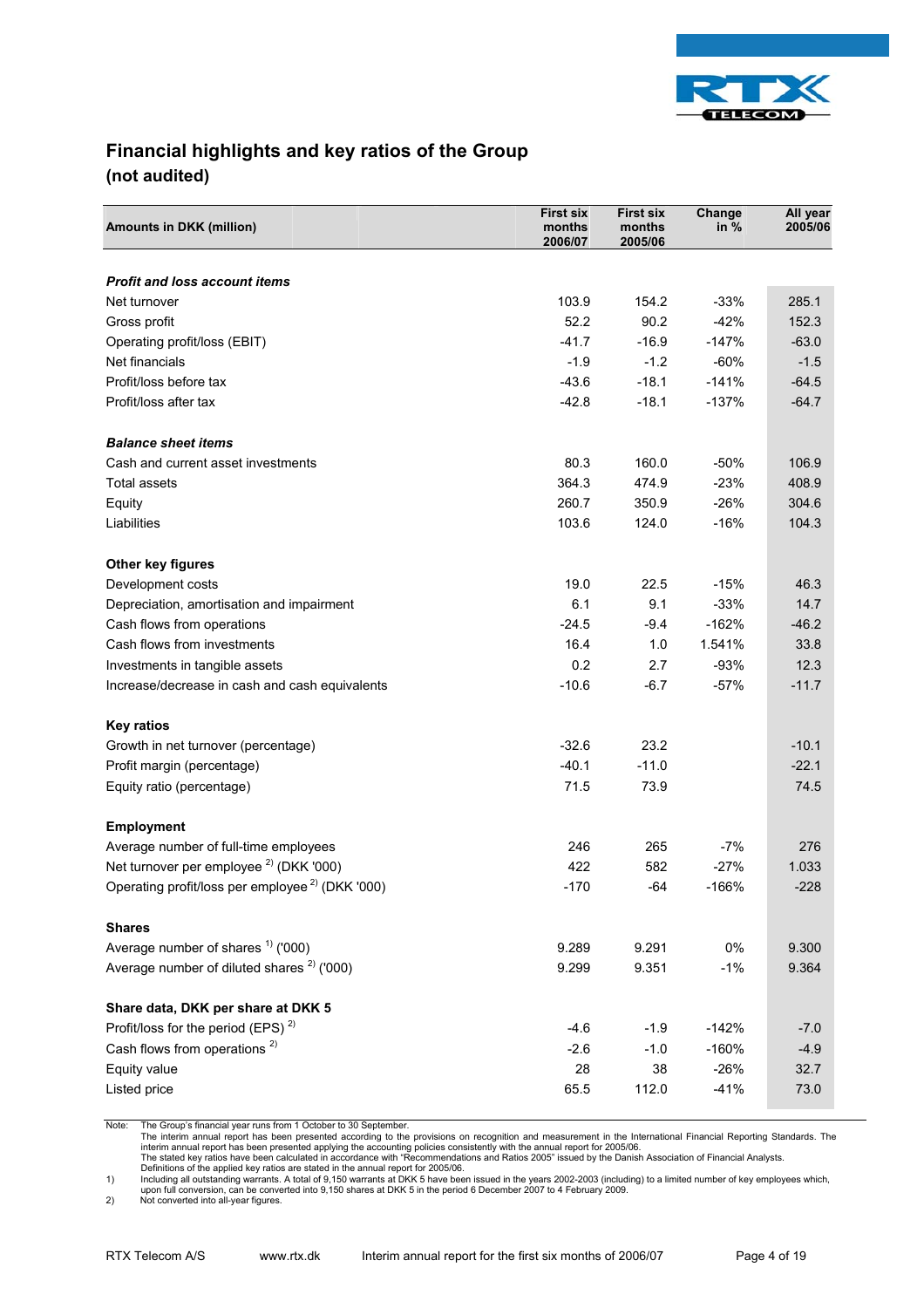

#### **MANAGEMENT'S REVIEW**

#### **Comments on the development during the first six months of 2006/07**

#### **Activities**

At the beginning of the present financial year, RTX Telecom started to implement a focus strategy with a view to launching a number of strategic projects which are to support RTX Telecom reestablishing a satisfactory level of earnings.

The aim of the measures planned is to create a strong platform for the global strategy adopted and to improve the Group's total competitive power. The aim is to create more business with fewer resources.

From the autumn of 2006, the Group covers the following four main business areas:

- Technology projects (including customer-financed development projects )
- Consumer products (including phones and equipment to the PBX system suppliers)
- Network products
- Healthcare and medical products.

To some extent, the Group has relocated part of its competences to external cooperative partners and to the subsidiary RTX Consumer Products Hong Kong Ltd. (formerly D.R.S. Electronics Ltd.). The Group's essential core competences and critical functions, including significant development activities, will, however, remain intact in Denmark.

For the past six months, the Group's sales and marketing activities have been developed with focus on the four main business areas. The aim of the forward-looking changes to sales and marketing activities has been to create a strong and coordinated platform for the Group's international strategy, which will become increasingly important to the Group in a globalised market. The commercial results of the changed sales and marketing organisation are expected to become effective in the second half of 2006/07. The change made has been more timeconsuming and resource-demanding than expected. The Group expects full effect of the strengthened sales organisation in the course of the coming financial year 2007/08.

A number of the activities which have turned out to be unprofitable have been closed down, and the extent of the internal development projects has been reduced during the present financial year. As a result of these initiatives, Management initiated an extensive capacity reduction at the end of the 2005/06 financial year in order to adjust the Group's costs. The adjustment has resulted in a reduction in the number of employees in the Group's Danish companies by net 74 people in the first half of 2006/07, while the number of employees in the Group's foreign subsidiaries has increased by net 12 people in the same period. The increase in employees abroad has exclusively taken place in Hong Kong. The full financial effect of this adjustment will be evident in the second half of the financial year 2006/07.

Due to the dismissals it has been necessary to carry out an extensive transfer of knowledge and competences from the dismissed employees to the ones still employed in the Group. A very substantial part of the employees have participated in this work in different contexts and contributed constructively to the Group's maintaining as much knowledge and as many competences as possible.

Although many employees have made an extraordinary effort, the process with transferring knowledge, competences and assignments internally in the Group has been so resourcedemanding that a number of development projects have been somewhat delayed due to the implementation of these tasks.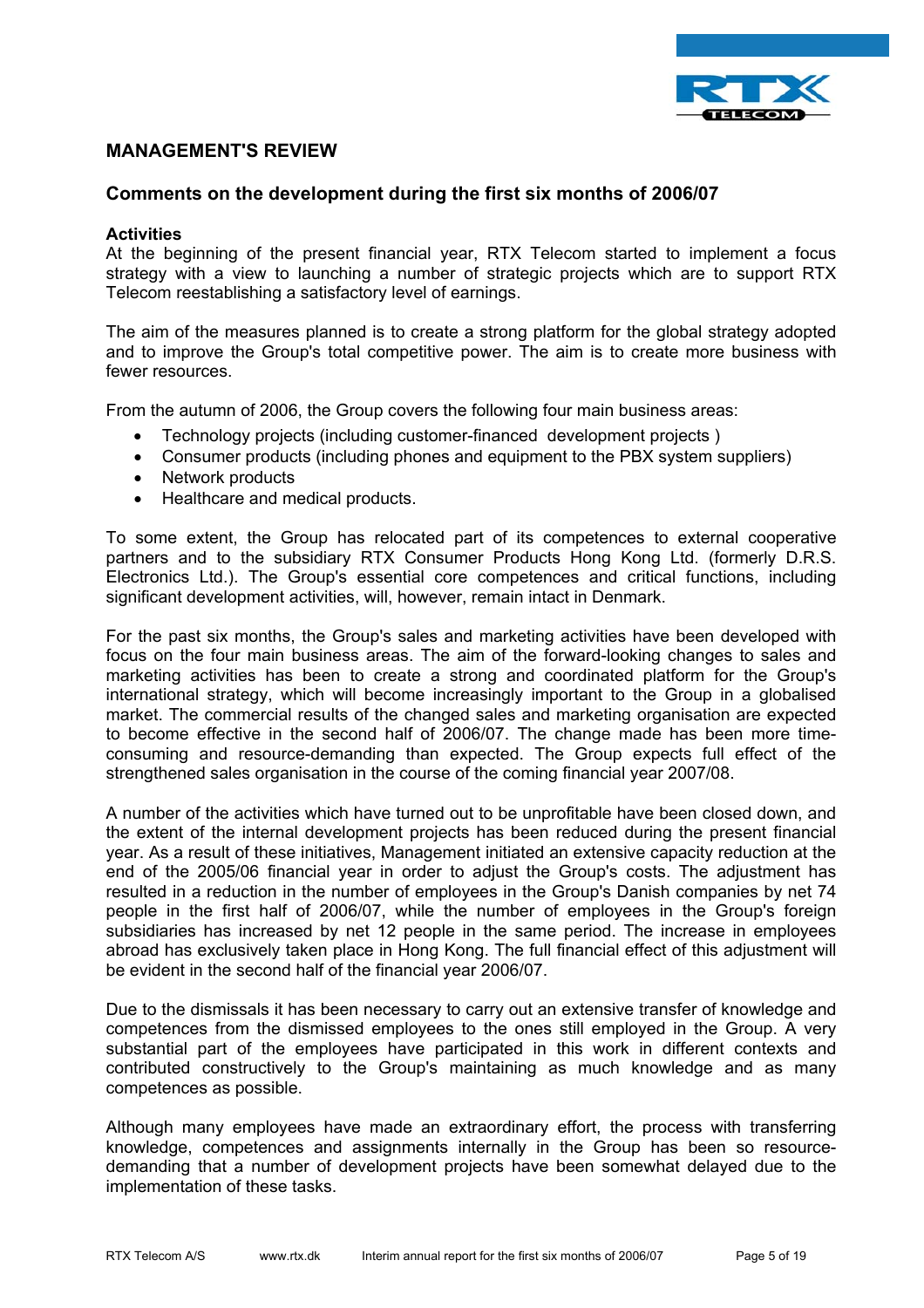

During the first six months of 2006/07, the Group has invested considerable resources in completed development of own products and in ODM customer projects, which has affected the profit and loss account by DKK 19.0 million in the first six months of 2006/07 compared to DKK 22.5 million in the same period last year. The investments in own development projects have primarily comprised ODM customer projects and the Skype-based DUALphone 3088, the Skypebased USB DUALphone 3058 and the SIP-based LAN Cordless DUALphone. The development tasks of the three last-mentioned products have largely been completed in the first half of 2006/07, and production, marketing and sale of the products have been initiated in this period.

Investments in development projects for the Group's own account have been higher than expected in the first six months of 2006/07, but after completion of the above major development projects and after the organisational adjustment, the impact from development of own products is expected to be reduced substantially in the second half of 2006/07, whereas participation in the development for ODM customers is expected to show an upward trend. For the 2006/07 financial year as a whole, the Group's investments in own development projects are expected to be reduced compared to the previous financial year 2005/06. Development costs are essentially expected to be expensed in the profit and loss account.

In the first six months of the financial year 2006/07, production and deliveries within the Group's own product program have mainly comprised DECT handsets, DECT repeaters, Skype-based DUALphones, LAN DUALphones, wireless telephone line extenders (TLE), GSM modules as well as test equipment. Except for the Skype-based DUALphone 3088, actual product sales in the first half of the financial year 2006/07 have generally not been up to expectations.

As the roll-out of the DECT Wireless Local Loop (WLL) infrastructure system in Romania has been subject to delays, products have not been delivered to Atlas Telecom Romania to any significant extent over the past six months. Due to the delay in extension of the WLL system in Romania, the Group expects that new significant quantities of equipment will not be delivered until the coming financial year 2007/08 at the earliest.

During the present financial year, the Group has intensified sales and marketing of the WLL technology towards new customers. The Group has, for instance, delivered test systems to a planned WLL infrastructure system in Latin America during the first six months of 2006/07. The preliminary test results have been positive, and the Group expects to receive the first commercial order in the present financial year 2006/07.

The sale of the wireless telephone line extender (TLE) has not been up to expectations in the first half of 2006/07. However, as a result of the partnership agreement, which was concluded in 2005/06 with Universal Electronics BV, Netherlands, the Group received substantial orders in April 2007 for which reason it is realistic to expect good results from the sale of the TLEs in the second half of 2006/07.

The new Skype-based DUALphone 3088 has been well received by the market, and sales are largely in line with the Group's expectations. The shipment of ODM delivery contracts for the Skype phone was initiated at the end of the first half of the financial year 2006/07.

The Group's SIP-based LAN Cordless DUALphone has not yet been delivered in large batches to the market. Originally, the Group saw a sales potential for this phone in line with the Skypebased DUALphone 3088, but several technical adjustments have postponed the time of launching the sale of the product. Moreover, the Group has developed a version of the SIPbased LAN Cordless DUALphone targeted to the professional market, which will be better able to use the advanced functions of the phone. In addition, the Group has decided to launch a version with very limited functionality targeted to the consumer market through existing distribution channels. The phone has also been sold in ODM versions. Based on these initiatives, the Group expects increased sales in the second half of 2006/07.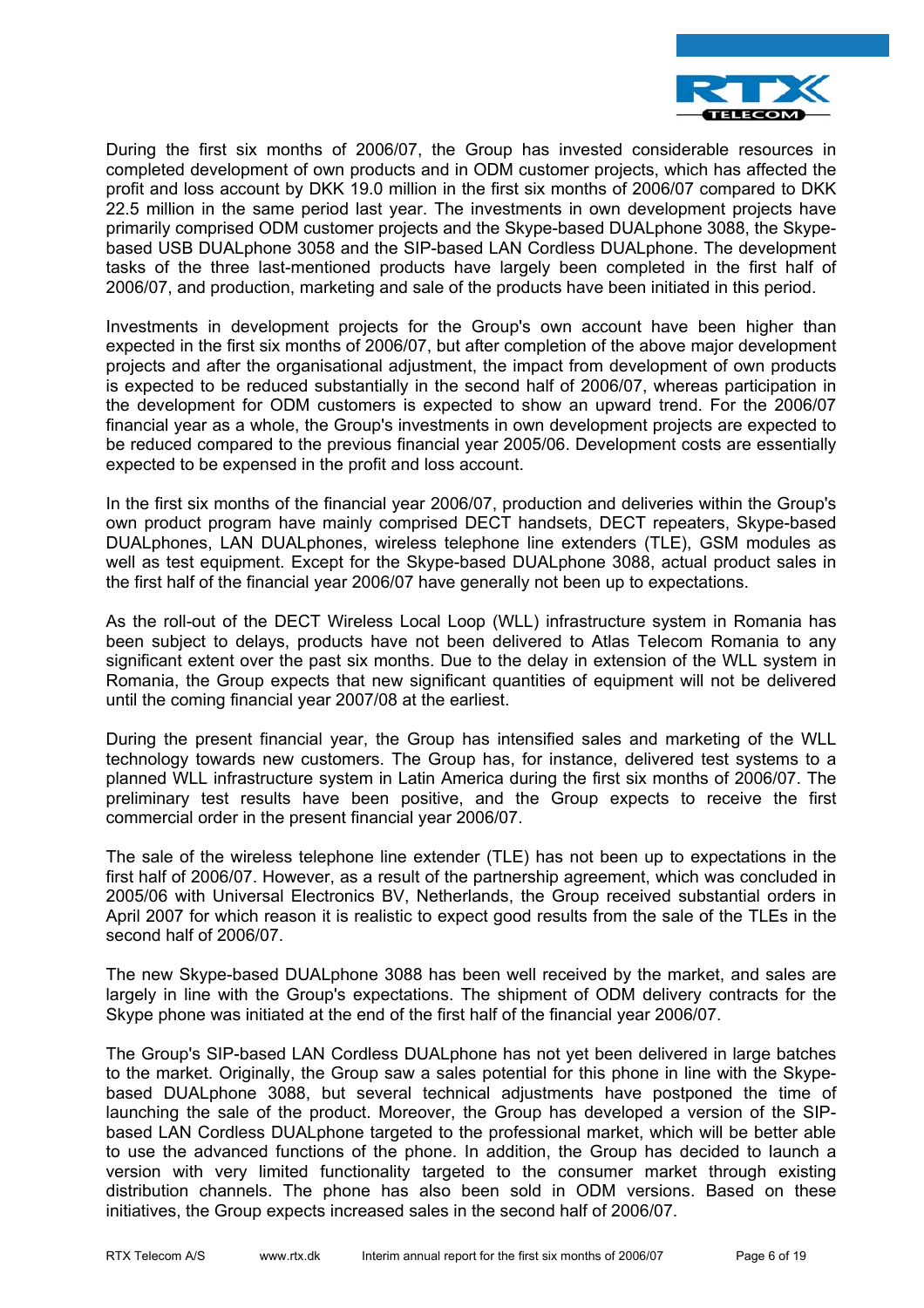

The activities in RTX Consumer Products Hong Kong Ltd., which is the head office of the Group's commercial activities within consumer products, are still under development, and the subsidiary has been provided with substantial resources in all areas. Over the past six months, the subsidiary has negotiated and entered into a few ODM delivery contracts. The shipment of the orders will be initiated in the second half of 2006/07.

During the first six months of 2006/07, RTX Telecom's subsidiary, RTX Healthcare, has started the deliveries to American Alere Medical Inc. of a wireless monitoring unit, Daylink® Monitor, which is a user-friendly unit for remote reading and transmission of objective patient information such as blood pressure, blood glucose, weight, etc. The execution of the order received is expected to extend to the financial year 2007/08. Moreover, RTX Healthcare has introduced a product with similar functionality on the market during the first six months of 2006/07. The product, RTX3370 Telehealth Monitor, has attracted great interest among potential customers.

At the beginning of the financial year 2006/07, the RTX Telecom Group was expected to show a sales increase in the course of the financial year 2006/07. This expectation has not been fulfilled in the first six months of 2006/07, and the Group's Management had to realise that the development in activities and operations over the past six months of the financial year 2006/07 has been unsatisfactory. The Group's operations have been characterised by continued high development costs and delay in sales income, among other things, compared to expectations and plans.

The Group continuously performs an intensive sales effort and customer cultivation and currently negotiates and concludes ODM delivery contracts. Management of RTX Telecom sees good business opportunities within this activity as ODM products are typically produced according to fixed customer orders and sold in larger volumes than the Group would be able to with products in its own name. Some of the concluded agreements will, however, not reach significant volumes as to delivery and invoicing until the coming financial year 2007/08.

#### **Results**

During the first six months of the financial year 2006/07 (1 October - 31 March), the Group achieved a net turnover of DKK 103.9 million compared to DKK 154.2 million in the same period last year, a decrease of 32.6%. The negative development in net turnover is attributable to a significant decrease in the sale of own products, including DECT WLL infrastructure products.

Income from contract development projects amounts to DKK 20.1 million compared to DKK 31.1 million in the same period last year. At the beginning of the financial year, the value of the nonrecognised volume of orders was considerably lower than the value of the volume of orders at the same time last year. At 31 March 2007, the non-recognised volume of orders amounts to DKK 17.0 million which is at the level of the volume of orders at the same time last year. However, the value in terms of amount of new contracts in the first six months of 2006/07 has increased by approx. 60% compared to the same period last year.

Royalty income amounts to DKK 19.1 million compared to DKK 11.7 million in the same period last year. As a general rule, royalty payments are based on the number of units produced.

Sale of the Group's own products etc amounts to DKK 64.7 million which is a decrease of 42,0% on the sale of DKK 111.4 million in the same period last year.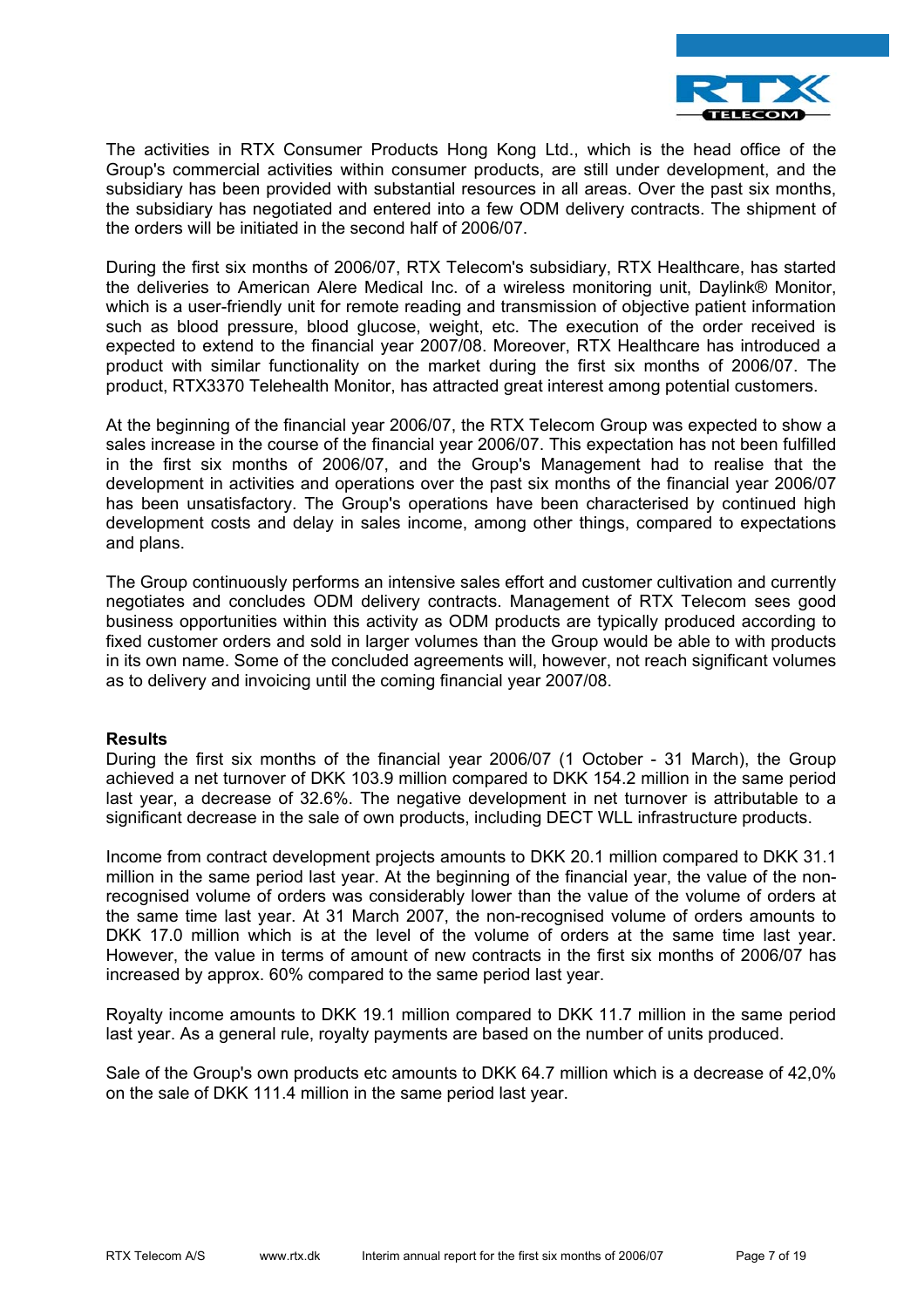

Actual product sales for the first six months of the financial year 2006/07 have generally not been up to expectations. The Group has introduced a few new products in the past six months, but a significantly slower realisation of sales and turnover from new ODM contracts as well as delays in order intake of certain own-developed products have contributed to a decrease in the sale of own products, etc compared to the same period last year. The most significant decrease has been observed within DECT Wireless Local Loop (WLL) as the roll-out of the infrastructure system in Romania has been subject to delays. Consequently, the Group has not delivered products to any appreciable extent to Atlas Telecom Romania over the past six months.

The new Skype-based DUALphone 3088 has been well received by the market, and sales are largely in line with the Group's expectations. At the end of the first half of 2006/07, the Group has started to ship ODM delivery contracts relating to the Skype phone.

Other external expenses amount to DKK 27.3 million, which is a decrease of 7.6% on the same period of 2005/06.

At 31 March 2007, the Group employed 214 employees. Compared to the same time last year, the total number of employees has decreased by 63 people.

Staff costs amounted to DKK 60.5 million, which is 11.6% lower than last year. Measured per employee this is a decrease in expenditure of 4.8%. The average number of employees in the Group has decreased to 246 in 2006/07, corresponding to a decrease of 7.2% on the same period last year.

The Group's depreciation, amortisation and impairment losses amount to DKK 6.1 million compared to DKK 9.1 million in the same period last year. In the period of comparison, an impairment loss on goodwill of DKK 3.8 million was recognised.

The half-yearly operating profit/loss (EBIT) was a negative DKK 41.7 million compared to a negative DKK 16.9 million in the first six months of the financial year 2005/06.

Net financials were an expense of DKK 1.9 million compared to an expense of DKK 1.2 million in the same period last year. The major part of the Group's cash is invested in short-term current asset investments and bank deposits.

The Group's profit/loss before tax in the first six months of 2006/07 was a loss of DKK 43.6 million compared to a loss of DKK 18.1 million in the first six months of 2005/06.

Tax on profit/loss for the period is recognised at DKK 0.0 million. Adjustment of tax for previous years is recognised as income of DKK 0.8 million, and the change in deferred tax assets is recognised at DKK 0.0 million.

Deferred tax assets are recognised in the Group's balance sheet at 31 March 2007 at a net value of DKK 17.3 million.

Profit/loss after tax in the first six months of 2006/07 was a loss of DKK 42.8 million compared to a loss of DKK 18.1 million in the first six months of 2005/06.

#### **Equity**

During the first six months of 2006/07, the Group's equity was reduced by DKK 43.9 million from DKK 304.6 million to DKK 260.7 million. The loss for the period has reduced equity by DKK 42.8 million, acquisition and sale of treasury shares have reduced equity by DKK 1.5 million net, whereas other equity entries have increased equity by DKK 0.4 million.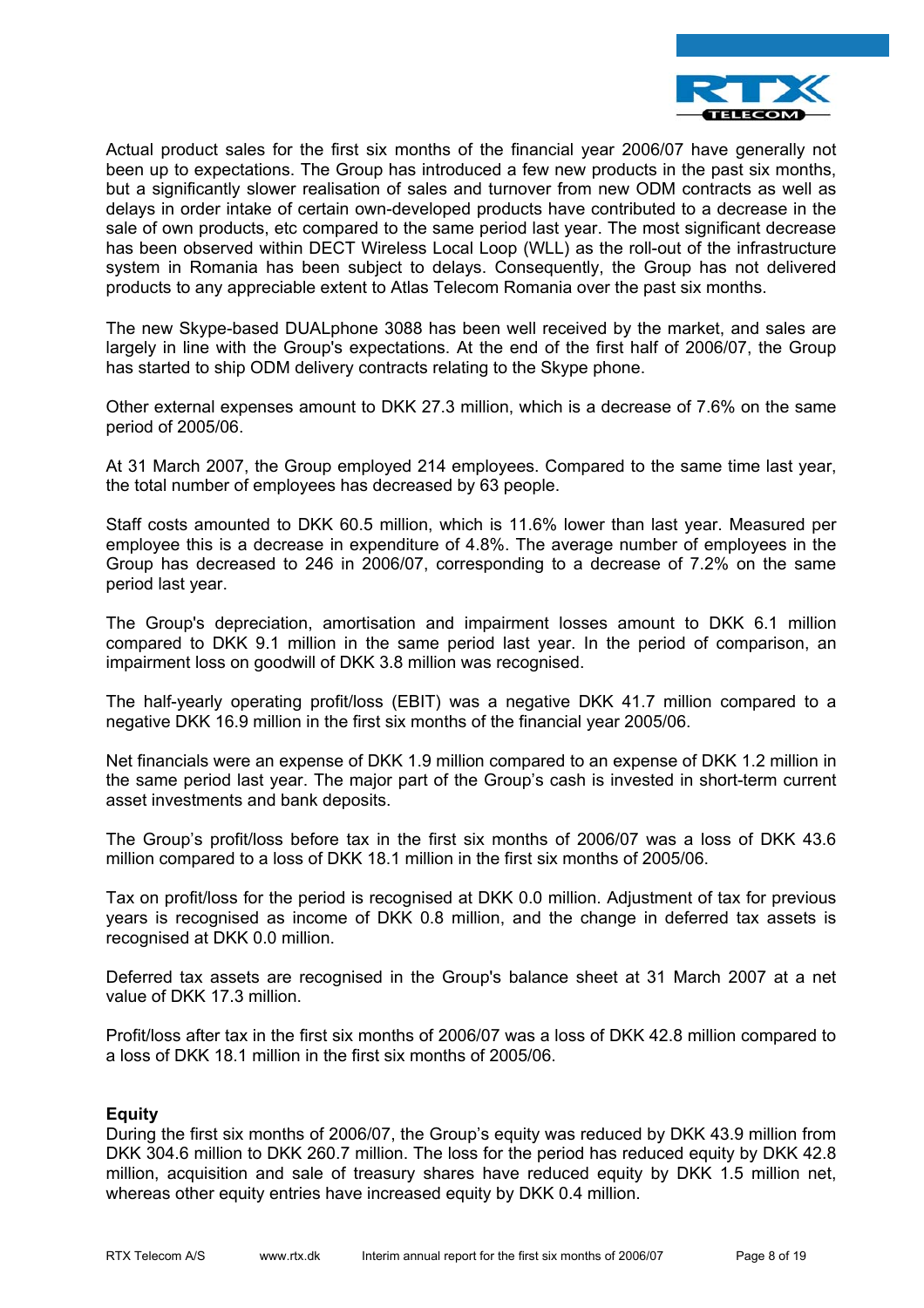

The equity ratio is 71.5%, which is a decrease of 2.4 percentage points compared to the same time last year.

#### **Balance sheet and cash flows**

At 31 March 2007, the Group's balance sheet total amounted to DKK 364.3 million, equivalent to a decline of DKK 110.6 million compared to the same time last year. The decrease in the balance sheet total can be divided into an increase in long-term assets of DKK 0.2 million and a decrease in short-term assets of DKK 110.8 million. The decrease mainly relates to receivables, current asset investments and cash, whereas inventories have increased.

Cash flows from operations amounted to a negative DKK 24.5 million, which is a decrease of a further DKK 15.2 million compared to the first six months of 2005/06. The decrease on last year is attributable to the development in the accounting profit/loss and changes in working capital, etc.

Cash flows from investments, consisting of investments in intangible assets, tangible assets and financial assets, etc amounted to a positive amount of DKK 16.4 million compared to a positive amount of DKK 1.0 million in the first six months of 2005/06. The largest changes relate to a lower level of new investments and sale of short-term current asset investments.

Cash flows from financing activities amounted to a negative DKK 2.4 million compared to DKK 1.6 million in the first six months of 2005/06. The change primarily relates to acquisition and sale of treasury shares as well as proceeds from issues in the period of comparison.

During the first six months of 2006/07, the net effect of cash flows was a decrease in cash of DKK 10.6 million. At the end of the first six months of 2006/07, cash less bank debt amounted to a negative DKK 9.3 million.

The Group's holding of listed bonds, etc amounted to DKK 68.5 million compared to DKK 128.0 million at the same time last year.

#### **Accounting policies**

The interim annual report is presented in accordance with the provisions on recognition and measurement in the International Financial Reporting Standards as adopted by the EU and additional Danish disclosure requirements for interim annual reports of listed companies.

The interim annual report has been presented applying the accounting policies consistently with the annual report for 2005/06.

#### **Important events in the first six months of 2006/07**

In the first six months of 2006/07, RTX Telecom completed a share buy-back program as, on 18 December 2006, the company acquired 25,000 treasury shares at a purchase price of DKK 1,829,563, corresponding to an average price of DKK 73.18 per share at DKK 5. The share buyback program comprised an acquisition in the region of 0.3% of the share capital, and it was launched to cover issued share options totalling 25,000 shares.

#### **Events after 1 April 2007**

Together with other major shareholders of the American LitePoint Corporation, RTX Telecom has made and concluded an agreement on the sale of approx. 40% of the shareholding. The shares were sold in connection with an increase in the number of shareholders.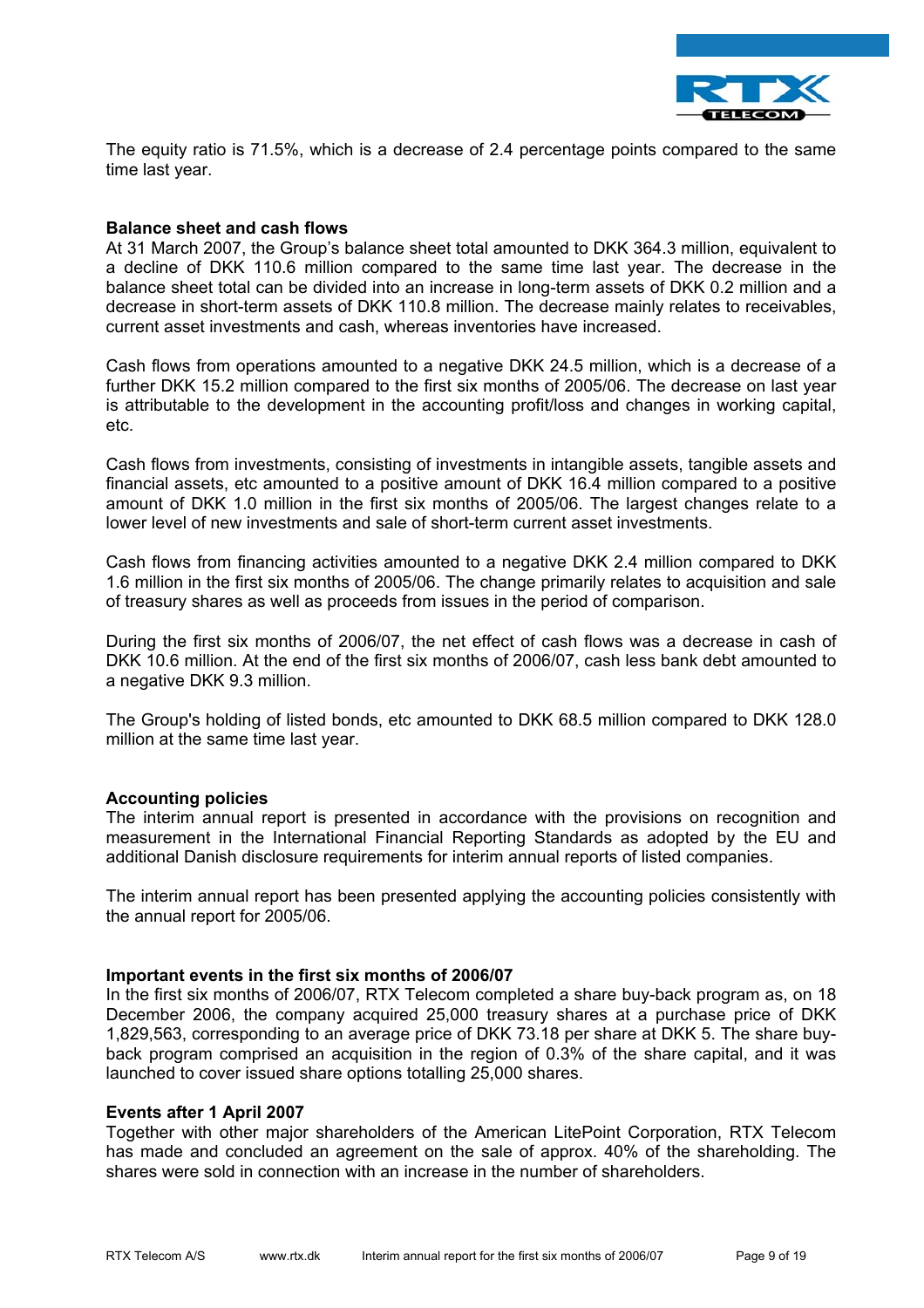

Since its establishment in May 2000, LitePoint Corporation has successfully strengthened its position in the global market by building up its development, sale and distribution of advanced test equipment solutions within production of WiFi and Wimax products, in particular.

As a result of the sale of the shares, RTX Telecom's net financials will be positively affected by approx. DKK 28 million in the second half of 2006/07.

RTX Telecom's total share investment in LitePoint Corporation is recognised at a cost of about DKK 11 million at 31 March 2007. After the sale, the cost price of the remaining shareholding amounts to about DKK 7 mill. The remaining shareholding can on the basis of an unchanged valuation compared to the current sales price be assessed to a value of about DKK 50 mill.

#### **Prospects for the financial year 2006/07**

The Group makes a downward adjustment of expectations for net turnover and earnings for the present financial year 2006/07. The expectations for net turnover are changed from DKK 310 - 350 million to DKK 200 - 240 million, and operating profit/loss (EBIT) is changed from a loss in the range from DKK 20 million to DKK 0 million to a loss in the range from DKK 70 million to DKK 50 million.

The reason for the profit warning is primarily a considerably slower realisation of sales and turnover of new ODM contracts as well as delay in order intake of certain own-developed products compared to the expectations on which the previously published estimate was based. When disregarding the Skype-based DUALphone 3088, the sale of own-developed products and ODM products has not been up to expectations during the past months of 2006/07.

As the roll-out of the DECT Wireless Local Loop (WLL) infrastructure system in Romania has been subject to delays, the Group has not delivered products to Atlas Telecom Romania to any significant extent over the past six months. Due to the delay in extension of the WLL system in Romania, the Group expects that new significant quantities of equipment will not be delivered until the coming financial year 2007/08 at the earliest. At present, the Group has tied up substantial funds in the build-up of the Romanian market.

During the present financial year, the Group has intensified sales and marketing of the WLL technology towards new customers. The Group has, for instance, delivered test systems to a planned WLL infrastructure system in Latin America. The preliminary test results have been positive, and the Group expects to receive the first commercial order in the present financial year 2006/07.

The new Skype-based DUALphone 3088 has been well received by the market, and sales are largely in line with the Group's expectations. Furthermore, the shipment of ODM delivery contracts for the Skype phone was initiated at the end of the first half of the financial year 2006/07.

For the past six months, the Group's sales and marketing activities have been developed with focus on four main business areas. The aim of the forward-looking changes to sales and marketing activities has been to create a strong and coordinated platform for the Group's international strategy which will become increasingly important to the Group in a globalised market. However, the changes made to the sales and marketing organisation have been particularly time-consuming and resource-demanding. The Group expects full effect of the strengthened sales organisation in the course of the coming financial year 2007/08.

Parallel with the establishment of the sales and marketing organisation, the management will examine the possibilities of finding international collaborators in order to strengthen the Group's sales.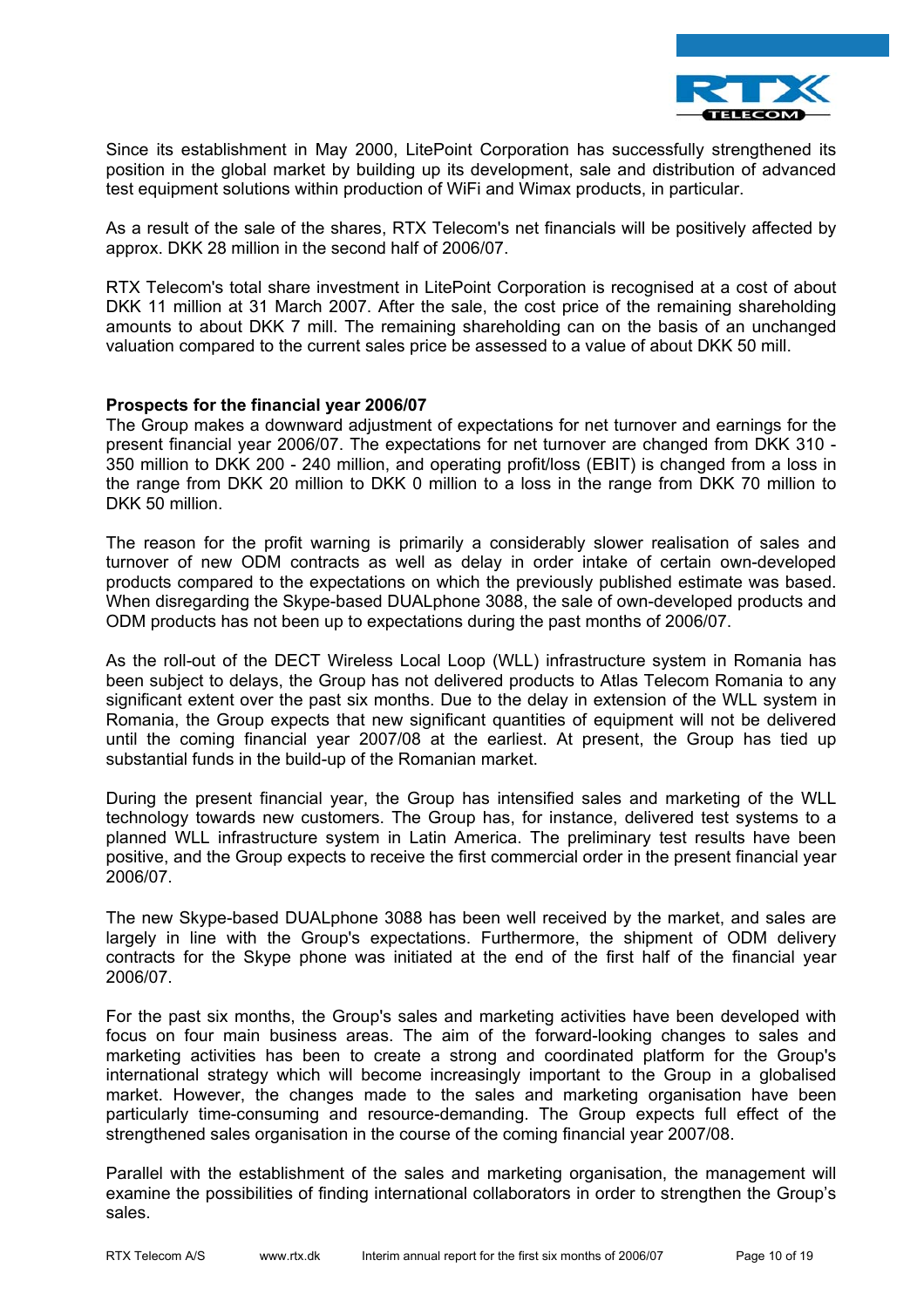

Management initiated an extensive capacity reduction at the end of the financial year 2005/06 in order to make an adjustment of the Group's costs. The adjustment has resulted in a reduction in the number of employees in the Group's Danish companies by net 74 people during the first half of 2006/07, while the number of employees in the Group's foreign subsidiaries has increased by net 12 people in the same period. The increase in employees abroad has exclusively taken place in Hong Kong. The full financial effect of this adjustment will be evident in the second half of the financial year 2006/07.

For the financial year 2006/07 the Group expects a loss before tax in the range from DKK 45 million to DKK 25 million.

#### **Risks and uncertainties relating to the last six months of the financial year 2006/07**

#### *Statements about the future*

The above statements on the Group's future conditions, including in particular future net turnover and operating profit (EBIT), reflect the Management's current expectations and are subject to risks. These statements might be influenced by a number of risks and uncertainty factors, and consequently, the actual development might be different from the expectations indicated. These risks and uncertainty factors include – but are not limited to include – a number of factors such as general business and financial conditions, dependence on co-operators, delivery time of components, integration of acquired enterprises as well as exchange rate and interest rate fluctuations, etc. Risks and uncertainty factors are further described in the annual report for 2005/06.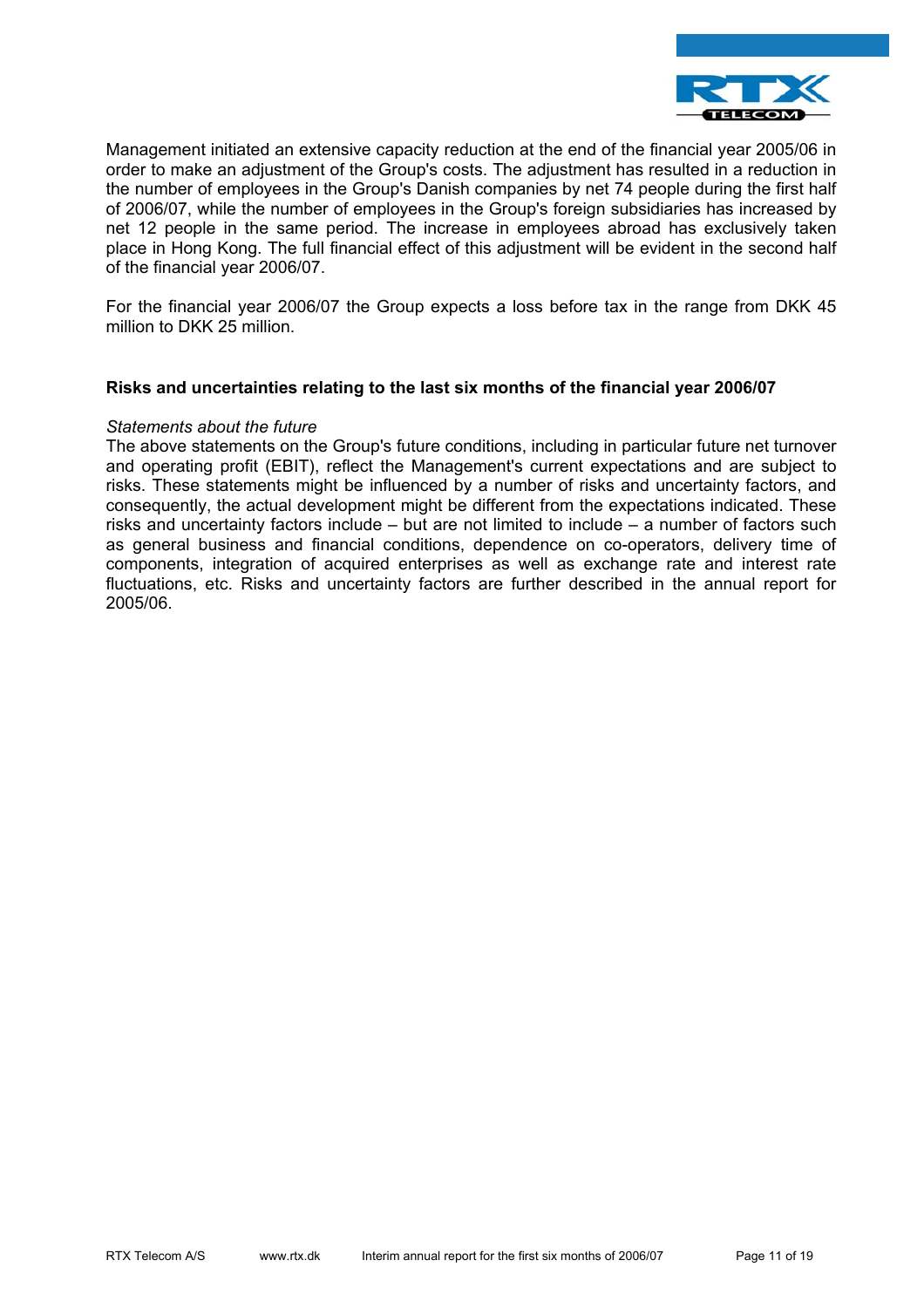

### **STATEMENT BY MANAGEMENT ON THE INTERIM ANNUAL REPORT**

The Supervisory Board and the Executive Board have today considered and approved the interim annual report of RTX Telecom A/S for the period 1 October 2006 to 31 March 2007.

The interim annual report is prepared in accordance with the provisions on recognition and measurement in the International Financial Reporting Standards as adopted by the EU as well as other accounting provisions applicable to companies listed at the Copenhagen Stock Exchange. As in previous years, the interim annual report has not been audited.

We consider the applied accounting policies appropriate for the interim annual report to provide a true and fair view of the Group's assets, equity and liabilities, financial position at 31 March 2007 as well as of results and cash flows.

Noerresundby, 24 May 2007

#### **Executive Board**

Tage Rasmussen Chief Executive Officer

#### **Supervisory Board**

| Poul Lind             | Per Møller      | Jørgen Dalby-Jakobsen          |
|-----------------------|-----------------|--------------------------------|
| Chairman of the Board | Deputy Chairman | <b>Employee Representative</b> |
| Jørgen Elbæk          | Jens Hansen     | Christian Jørgensen            |

Else Baldvinsson Larsen Jens Toftgaard Petersen Employee Representative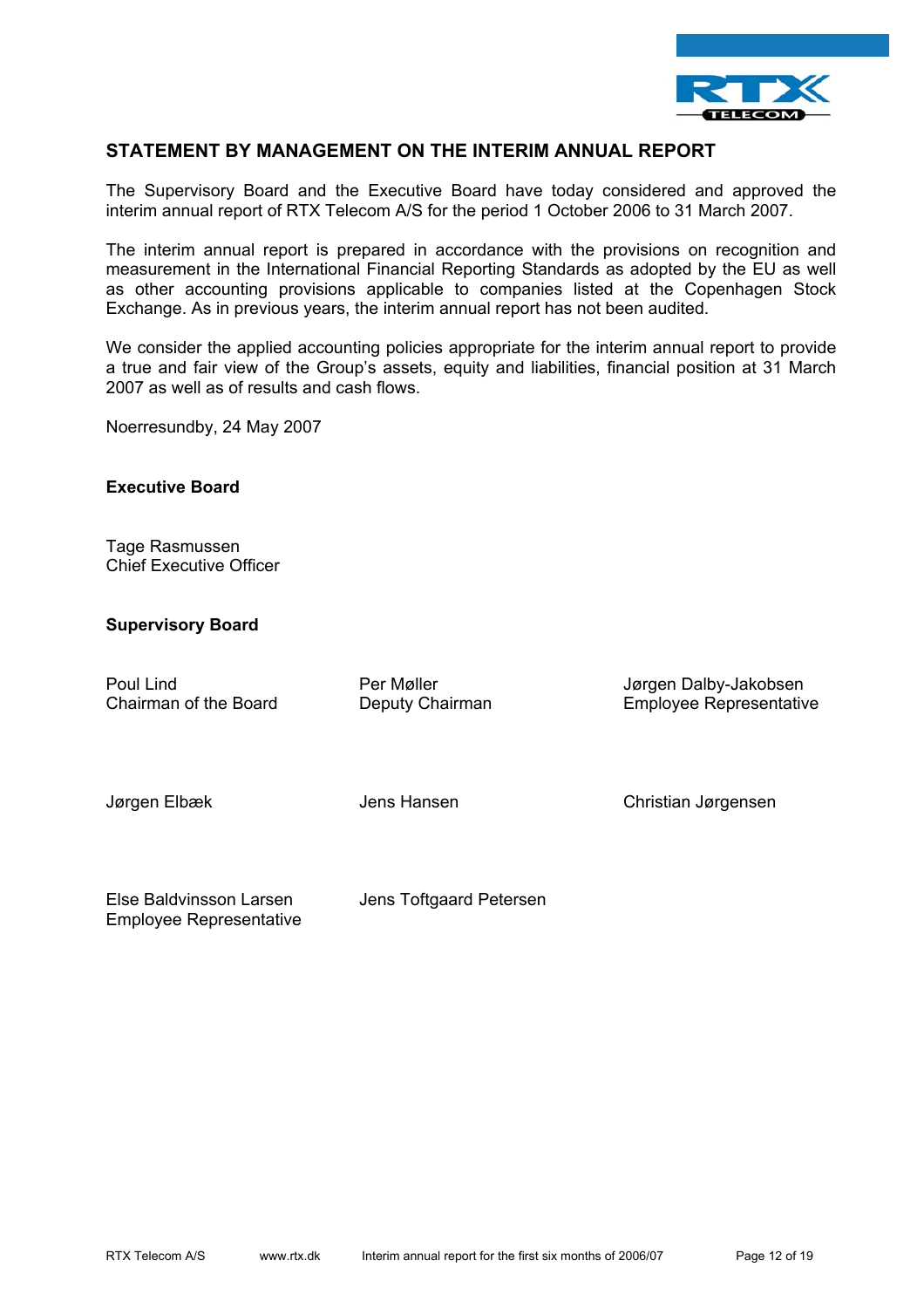

# **PROFIT AND LOSS ACCOUNT (not audited)**

|                                        | Group                                 |                                       |
|----------------------------------------|---------------------------------------|---------------------------------------|
| <b>Amounts in DKK '000</b>             | <b>First six</b><br>months<br>2006/07 | <b>First six</b><br>months<br>2005/06 |
| <b>Net turnover</b>                    | 103,921                               | 154,201                               |
| Cost of sales, etc                     | (51, 703)                             | (64,008)                              |
| Other external expenses                | (27, 342)                             | (29, 589)                             |
| Staff costs                            | (60, 486)                             | (68, 432)                             |
| Depreciation/amortisation/impairment   | (6, 111)                              | (9,090)                               |
| <b>Operating profit/loss (EBIT)</b>    | (41, 721)                             | (16, 918)                             |
| Financial income                       | 1,848                                 | 3,139                                 |
| <b>Financial expenses</b>              | (3,745)                               | (4, 322)                              |
| Profit/loss before tax                 | (43, 618)                             | (18, 101)                             |
| Tax on profit/loss for the period      | $\mathbf 0$                           | 0                                     |
| Adjustment of tax for previous years   | 787                                   | 0                                     |
| Net profit/loss for the period         | (42, 831)                             | (18, 101)                             |
| Earnings per share (EPS), DKK          | (4.6)                                 | (1.9)                                 |
| Diluted earnings per share (DEPS), DKK | (4.6)                                 | (1.9)                                 |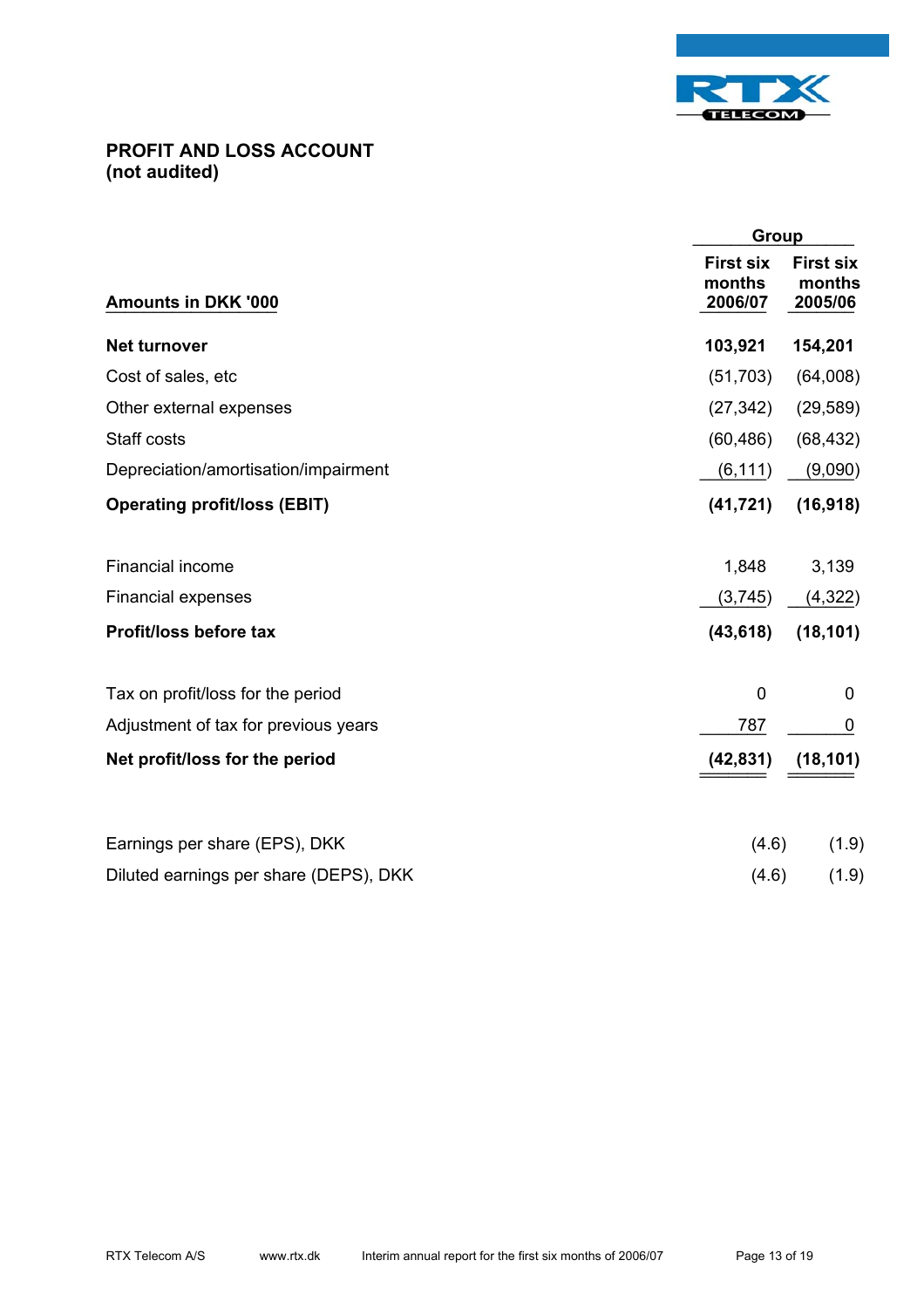

# **BALANCE SHEET AT 31 MARCH (not audited)**

| <b>Amounts in DKK '000</b>                                | <b>Group</b> |         |
|-----------------------------------------------------------|--------------|---------|
| <b>Assets</b>                                             | 2007         | 2006    |
| Completed development projects at the Group's own account | 0            | 2,564   |
| Licences                                                  | 2,169        | 2,788   |
| Goodwill                                                  | 7,884        | 8,862   |
| Intangible assets                                         | 10,053       | 14,214  |
| Land and buildings                                        | 85,955       | 87,874  |
| Plant and machinery                                       | 8,166        | 4,646   |
| Other fixtures and fittings, tools and equipment, etc     | 4,337        | 4,613   |
| Leasehold improvements                                    | 267          | 305     |
| <b>Tangible assets</b>                                    | 98,725       | 97,438  |
| Other investments                                         | 18,186       | 18,186  |
| Subordinated convertible loan                             | 3,799        | 3,249   |
| Deposits                                                  | 1,228        | 970     |
| Deferred tax assets                                       | 19,020       | 16,746  |
| Other long-term assets                                    | 42,233       | 39,151  |
| <b>Total long-term assets</b>                             | 151,011      | 150,803 |
| Raw materials and consumables                             | 21,763       | 20,288  |
| Work in progress                                          | 521          | 2,575   |
| Manufactured goods and goods for resale                   | 22,734       | 15,831  |
| <b>Inventories</b>                                        | 45,018       | 38,694  |
| Trade receivables                                         | 77,423       | 104,774 |
| Contract development projects in progress                 | 2,539        | 9,357   |
| Income taxes                                              | 470          | 298     |
| Other receivables                                         | 4,069        | 6,637   |
| Prepayments and accrued income                            | 3,513        | 4,373   |
| <b>Receivables</b>                                        | 88,014       | 125,439 |
| <b>Short-term current asset investments</b>               | 68,530       | 128,014 |
| Cash at bank and in hand                                  | 11,763       | 31,985  |
| <b>Total short-term assets</b>                            | 213,325      | 324,132 |
| <b>Total assets</b>                                       | 364,336      | 474,935 |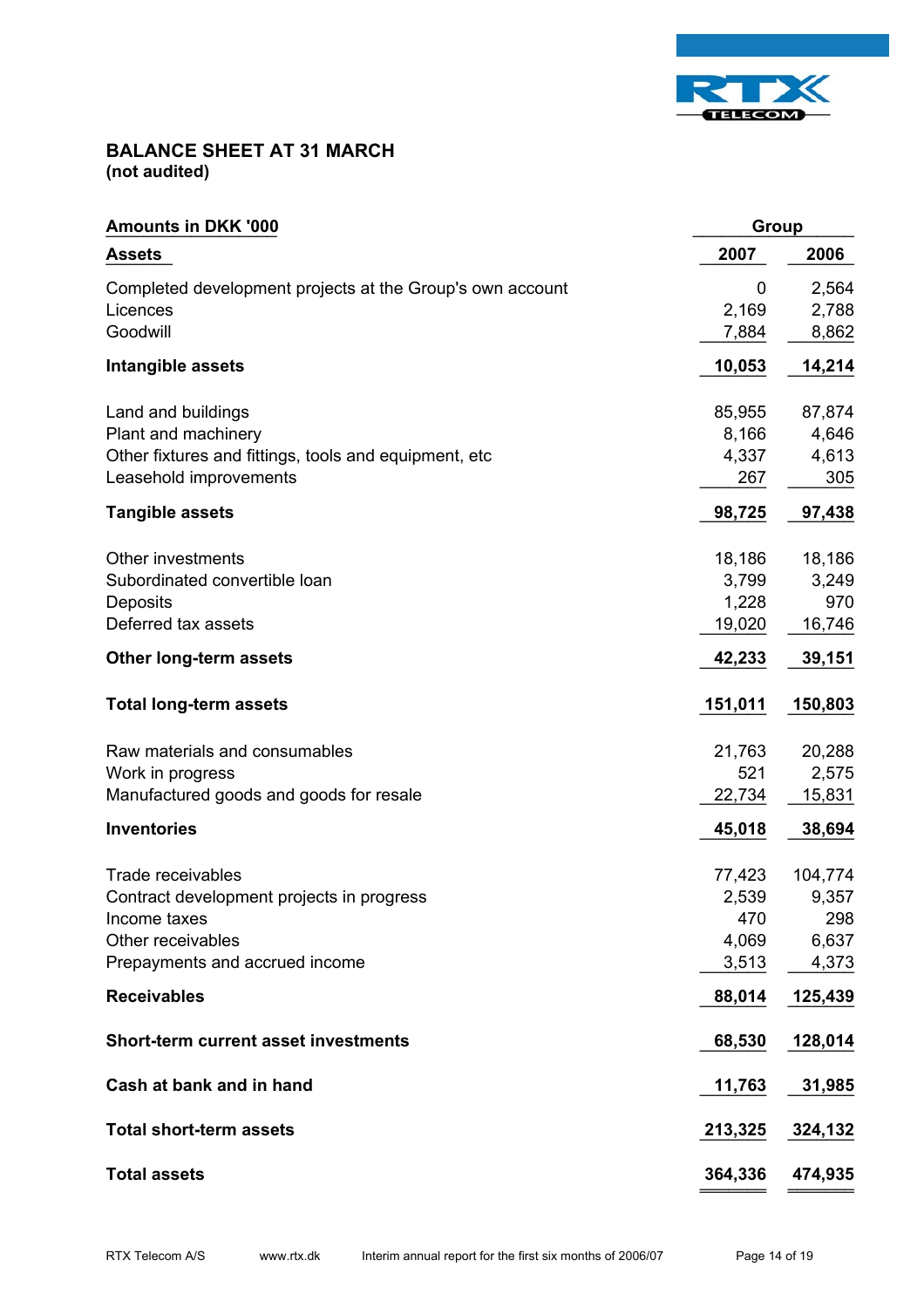

# **BALANCE SHEET AT 31 MARCH (not audited)**

| <b>Amounts in DKK '000</b>                |           | Group       |  |
|-------------------------------------------|-----------|-------------|--|
| <b>Equity and liabilities</b>             | 2007      | 2006        |  |
| Share capital                             | 47,170    | 47,170      |  |
| Share premium account                     | 301,166   | 301,176     |  |
| Retained earnings                         | (87, 671) | 2,605       |  |
| <b>Equity</b>                             | 260,665   | 350,951     |  |
| Mortgage debt                             | 23,692    | 25,539      |  |
| Deferred tax liabilities                  | 1,691     | 251         |  |
| Provisions                                | 851       | 208         |  |
| <b>Long-term liabilities</b>              | 26,234    | 25,998      |  |
| Current portion of long-term liabilities  | 1,907     | 1,961       |  |
| Bank debt                                 | 21,013    | 25,710      |  |
| Trade payables                            | 16,342    | 32,434      |  |
| Contract development projects in progress | 5,163     | 4,158       |  |
| Provisions                                | 5,440     | 3,054       |  |
| Other payables                            | 25,890    | 30,669      |  |
| Accruals                                  | 1,682     | $\mathbf 0$ |  |
| <b>Short-term liabilities</b>             | 77,437    | 97,986      |  |
| <b>Total liabilities</b>                  | 103,671   | 123,984     |  |
| <b>Total equity and liabilities</b>       | 364,336   | 474,935     |  |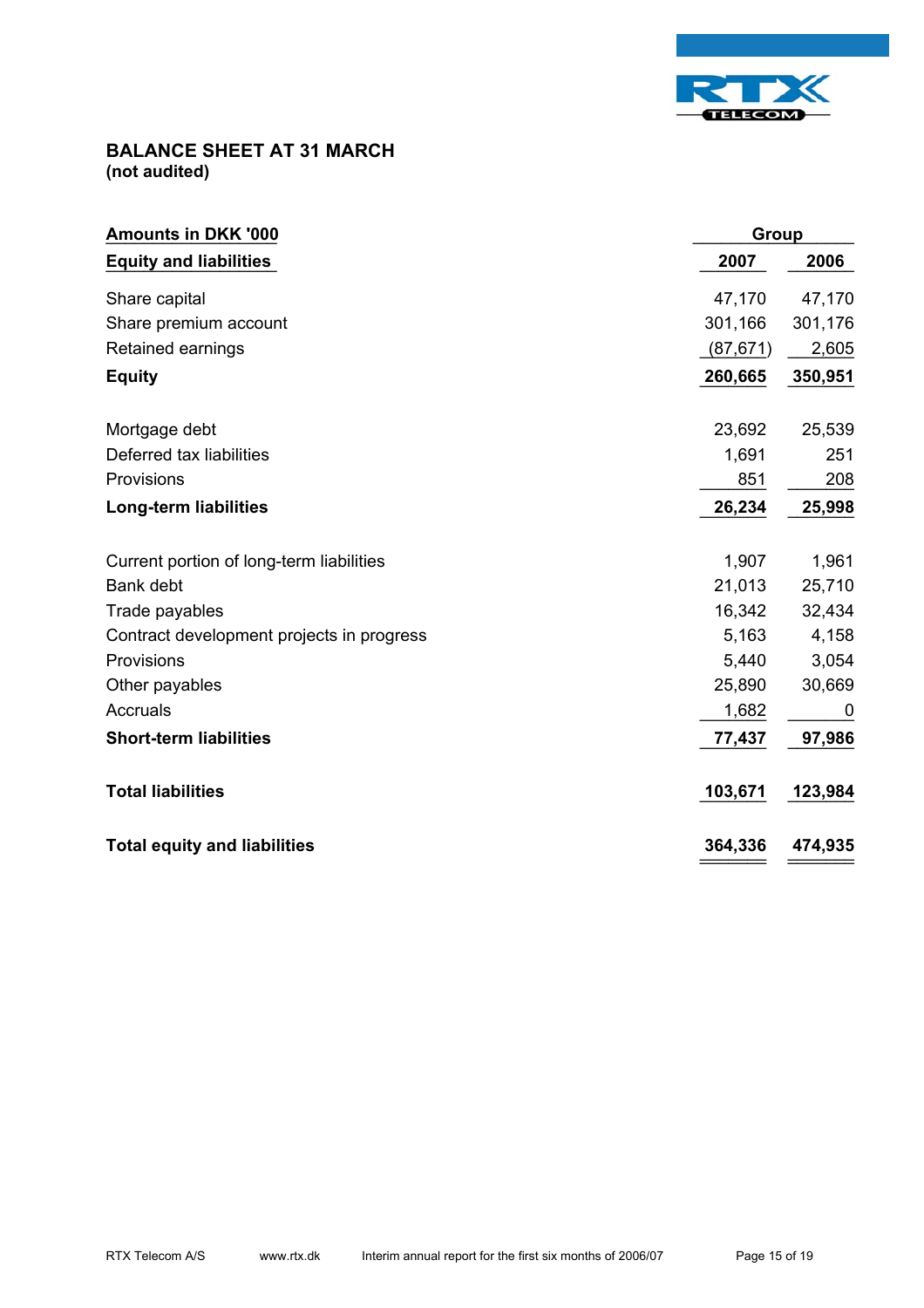

# **EQUITY STATEMENT FOR THE GROUP (not audited)**

| <b>Amounts in DKK '000</b>                                                                                                                             | <b>Share</b><br>capital | <b>Share</b><br>premium<br>account | <b>Retained</b><br>earnings       | Total                             |
|--------------------------------------------------------------------------------------------------------------------------------------------------------|-------------------------|------------------------------------|-----------------------------------|-----------------------------------|
| <b>Equity at 1 October 2005</b>                                                                                                                        | 47,048                  | 298,703                            | 20,707                            | 366,458                           |
| Exchange rate adjustment of foreign<br>subsidiaries<br>Income and expenses recognised directly                                                         | 0                       | 0                                  | (118)                             | (118)                             |
| on equity                                                                                                                                              | 0                       | 0                                  | (118)                             | (118)                             |
| Net profit/loss for the period                                                                                                                         | 0                       | 0                                  | (18, 101)                         | (18, 101)                         |
| Capital increase after exercise of granted warrants<br>Share-based remuneration including tax effect<br>Other adjustments<br><b>Other transactions</b> | 122<br>0<br>0<br>122    | 2,064<br>0<br>409                  | 0<br>117<br>0<br>117              | 2,186<br>117<br>409               |
|                                                                                                                                                        |                         | 2,473                              |                                   | 2,712                             |
| Equity at 31 March 2006                                                                                                                                | 47,170                  | 301,176                            | 2,605                             | 350,951                           |
| Exchange rate adjustment of foreign<br>subsidiaries                                                                                                    | 0                       | 0                                  | (254)                             | (254)                             |
| Income and expenses recognised directly<br>on equity                                                                                                   | 0                       | 0                                  | (254)                             | (254)                             |
| Net profit/loss for the period                                                                                                                         | 0                       | 0                                  | (46, 567)                         | (46, 567)                         |
| Share-based remuneration including tax effect<br>Other adjustments                                                                                     | 0<br>0                  | 0<br>(10)                          | 484<br>1                          | 484<br>(9)                        |
| <b>Other transactions</b>                                                                                                                              | $\bf{0}$                | (10)                               | 485                               | 475                               |
| <b>Equity at 30 September 2006</b>                                                                                                                     | 47,170                  | 301,166                            | (43, 731)                         | 304,605                           |
| Exchange rate adjustment of foreign<br>subsidiaries                                                                                                    | 0                       | $\mathbf 0$                        | 84                                | 84                                |
| Income and expenses recognised directly<br>on equity                                                                                                   | 0                       | $\pmb{0}$                          | 84                                | 84                                |
| Net profit/loss for the period                                                                                                                         | 0                       | 0                                  | (42, 831)                         | (42, 831)                         |
| Share-based remuneration including tax effect<br>Acquisition of treasury shares<br>Sale of treasury shares<br><b>Other transactions</b>                | 0<br>0<br>0<br>$\bf{0}$ | 0<br>0<br>0<br>$\mathbf 0$         | 286<br>(1,830)<br>351<br>(1, 193) | 286<br>(1,830)<br>351<br>(1, 193) |
| Equity at 31 March 2007                                                                                                                                | 47,170                  | 301,166                            | (87, 671)                         | 260,665                           |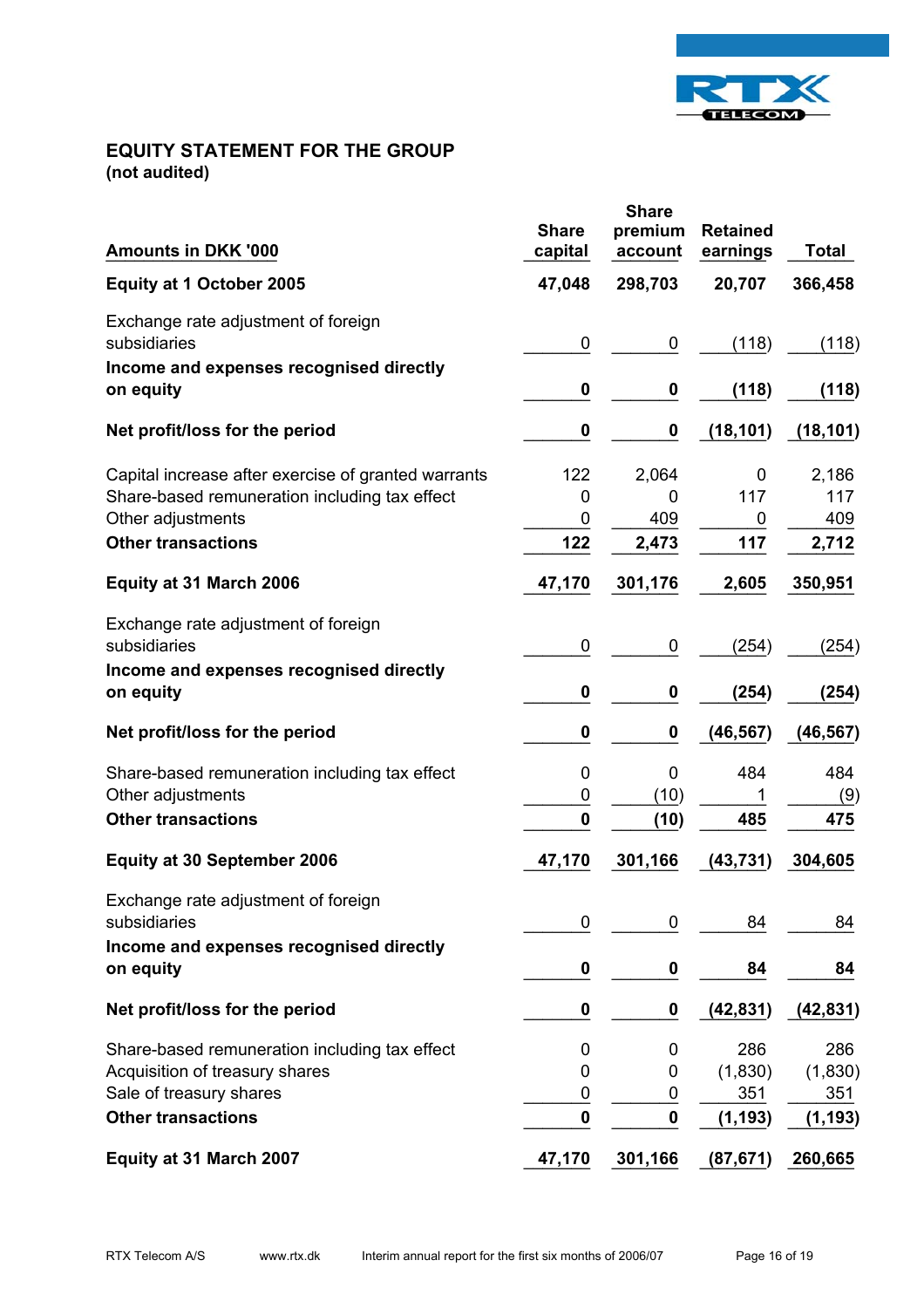

# **EQUITY STATEMENT FOR THE GROUP (continued) (not audited)**

The share capital of DKK 47,170,255 consists of 9,434,051 shares of DKK 5 each.

The Group holds 144,584 treasury shares at 31 March 2007 (125,000 at 31 March 2006).

There are no shares with special rights.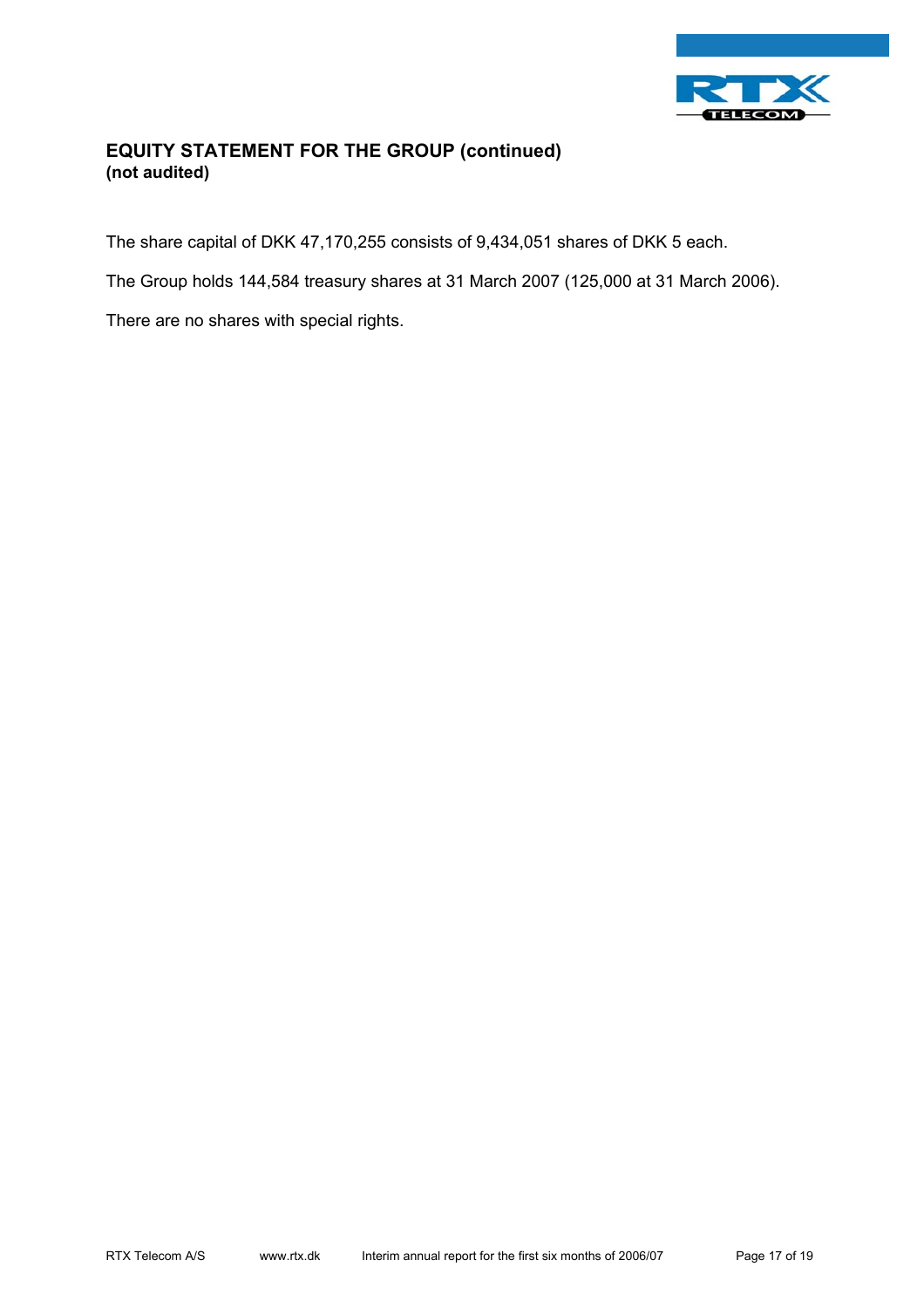

### **CASH FLOW STATEMENT (not audited)**

|                                                                                                                                                                                                                                                                           | Group                                 |                                               |
|---------------------------------------------------------------------------------------------------------------------------------------------------------------------------------------------------------------------------------------------------------------------------|---------------------------------------|-----------------------------------------------|
| <b>Amounts in DKK '000</b>                                                                                                                                                                                                                                                | <b>First six</b><br>months<br>2006/07 | <b>First six</b><br>months<br>2005/06         |
| Operating profit/loss (EBIT)                                                                                                                                                                                                                                              | (41, 721)                             | (16, 918)                                     |
| Reversal of items with no effects on cash flow<br>Depreciation, amortisation and impairment<br>Other items with no effects on cash flow                                                                                                                                   | 6,111<br>2,226                        | 9,090<br>5,295                                |
| <b>Working capital changes</b><br>Change in inventories<br>Change in receivables<br>Change in trade payables, etc                                                                                                                                                         | (3, 163)<br>17,784<br>(3,319)         | (15,652)<br>(5,827)<br>15,587                 |
| Cash flows from operating activities                                                                                                                                                                                                                                      | (22,082)                              | (8, 425)                                      |
| Financial income received<br>Financial expenses paid<br>Income taxes paid                                                                                                                                                                                                 | 1,848<br>(3,745)<br>(546)             | 3,139<br>(4,322)<br>240                       |
| <b>Cash flows from operations</b>                                                                                                                                                                                                                                         | (24, 525)                             | (9, 368)                                      |
| Acquisition of enterprises and activities<br>Acquisition of tangible assets<br>Acquisition of other long-term assets<br>Acquisition of short-term current asset investments (over 3 months)<br>Proceeds from sale of short-term current asset investments (over 3 months) | 0<br>(198)<br>(552)<br>0<br>17,144    | (8,862)<br>(2,688)<br>(2, 451)<br>0<br>15,000 |
| <b>Cash flows from investments</b>                                                                                                                                                                                                                                        | 16,394                                | 999                                           |
| Instalment on and repayment of long-term liabilities<br>Acquisition of treasury shares<br>Sale of treasury shares<br>Proceeds from share issues<br>Costs relating to share issues, net income                                                                             | (947)<br>(1,830)<br>351<br>0<br>0     | (950)<br>0<br>0<br>2,186<br>409               |
| <b>Cash flows from financing activities</b>                                                                                                                                                                                                                               | (2, 426)                              | 1,645                                         |
| Increase/decrease in cash and cash equivalents<br>Cash and cash equivalents at 1 October, net                                                                                                                                                                             | (10, 557)<br>1,307                    | (6, 724)<br>12,999                            |
| Cash and cash equivalents at 31 March, net                                                                                                                                                                                                                                | (9, 250)                              | 6,275                                         |
| Cash and cash equivalents at 31 March, net, is composed as follows:<br>Cash at bank and in hand<br><b>Bank debt</b>                                                                                                                                                       | 11,763<br>(21, 013)                   | 31,985<br>(25, 710)                           |
| Cash and cash equivalents at 31 March, net                                                                                                                                                                                                                                | (9, 250)                              | 6,275                                         |